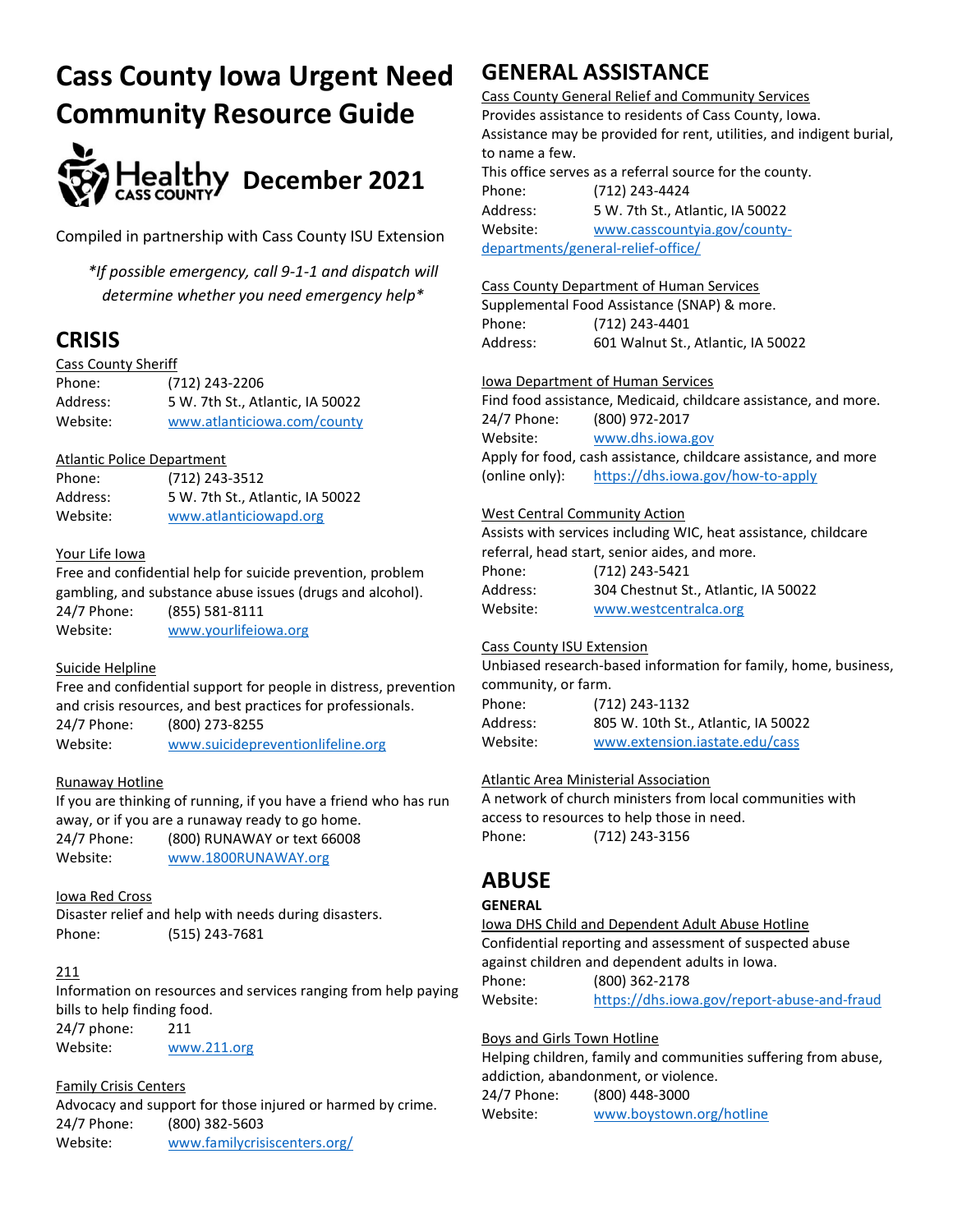#### DOMESTIC VIOLENCE/SEXUAL ASSAULT/TRAFFICKING

Catholic Charities Phoenix House

Domestic violence/sexual assault 24/7 help, shelter. Phone: (712) 328-0266 or 1 (888) 612-0266

#### Family Crisis Support Network

Advocacy & Support for survivors of domestic violence (no emergency intervention). Phone: (712) 243-6615 Mailing address: PO Box 11 Atlantic, IA 50022

#### Iowa Victims Service Call Center

24/7 Domestic violence, sexual violence, human trafficking. Phone: (800) 770-1650 or text IOWAHELP to 20121 Website: www.survivorshelpline.org

#### National Human Trafficking Hotline

If you or someone you know is a victim, call now to access support and services to get help and stay safe. Phone: (888) 373-7888 or text 233733 Website: www.humantraffickinghotline.org

#### SUBSTANCE ABUSE

#### Alcoholics Anonymous

A fellowship of individuals who share experience and hope to help others recover from alcoholism. Visit website for meeting information (available online during COVID-19).

Phone: (712) 328-9979 24/7 crisis line: (402) 556-1880 Local Website: www.aa-iowa.org Regional Website:www.omahaaa.org/

#### Quitline Iowa

Free program that provides helpful tools, information, and support throughout your quit tobacco/nicotine process. Phone: (800) QUIT-NOW (784-8669) Website: www.quitlineiowa.org

# CHILDCARE, RESPITE, & OTHER FAMILY SUPPORT

Child Care Resource & Referral Agency (CCR&R) Resource for any parent looking for childcare.

Phone/email: (855) 244-5301 childcare@caeiowa.org Website: www.iowaccrr.org Provider search:

ccmis.dhs.state.ia.us/ClientPortal/ProviderSearch.aspx

#### Lutheran Services in Iowa

Respite and programming for children and adults with waivers; refugee and immigrant services; foster care and adoption.

Phone: (712) 323-1558

Website: www.lsiowa.org

#### Iowa FOCUS

Provides supported community and home-based living that helps with daily living needs for individuals with disabilities, chronic mental illness, or brain injury.

Phone: (712) 323-4024 Website: www.iowafocus.com

#### Transitional Services of Iowa

Behavioral health services for ages 3-18, therapy for all ages, and domestic violence avoidance classes for adults. Medicare and Medicaid accepted.

Phone: (712) 249-2904 Website: www.transitionalservicesofiowa.org

#### Trivium Life Services

Supported living, adult day services, and employment opportunities for adults with disabilities and mental illness Phone: (712) 243-2668 Address: 1800 W 22<sup>nd</sup> Street, Atlantic, Iowa 50022 Website: www.triviumlifeservices.org

#### Family Resource Center

Respite care, SCL (Supported Community Living), CDAC or attendant services, etc. Medicare and Medicaid accepted. Phone: (712) 254-9016 Website: https://www.carrollfrc.org/

# FOOD

#### Food Pantries

Cass County Local Food Policy Council Website: www.facebook.com/CassCountyLocalFood/

#### Anita Food Pantry

| Phone:   | (712) 762-3645                         |
|----------|----------------------------------------|
| Address: | 208 Chestnut St, Anita, IA 50020       |
| Hours:   | $1st$ & 3rd Saturday, 9:00am - 11:00am |

#### Atlantic Food Pantry

| Pantry phone: | (712) 243-5019 (9-11 AM Mon, Thurs) |
|---------------|-------------------------------------|
| Address:      | 19 W. 4th St., Atlantic, IA 50022   |
| Hours:        | Thursdays, 1:00pm - 2:00pm          |

#### Cumberland Care & Share Food Pantry

| Phone:   | (712) 774-5818                      |
|----------|-------------------------------------|
| Address: | 317 Monroe St. Cumberland, IA 50843 |
| Hours:   | 1st & 3rd Wednesday, 4:00pm- 5:30pm |

#### Lord's Cupboard of Griswold

| Phone:   | (712) 778-4178                              |
|----------|---------------------------------------------|
| Address: | 100 Cass St., Griswold, IA 51535            |
| Hours:   | 2nd and 4th Tuesday, $11:00$ am - $2:00$ pm |

#### Meals for Children

School districts offer free/reduced meals to students who qualify. Weekend food or "Backpacks" may be available for those in need. Free summer meals may also be offered.

#### Atlantic School District

For all questions, including Backpacks and summer meals: Central Office: (712) 243-4252 Food Service: (712) 243-5369 Website: www.atlanticiaschools.org

| urs: | 1st & 3rd Wednesday, 4:00pm- 5:30 |
|------|-----------------------------------|
|      |                                   |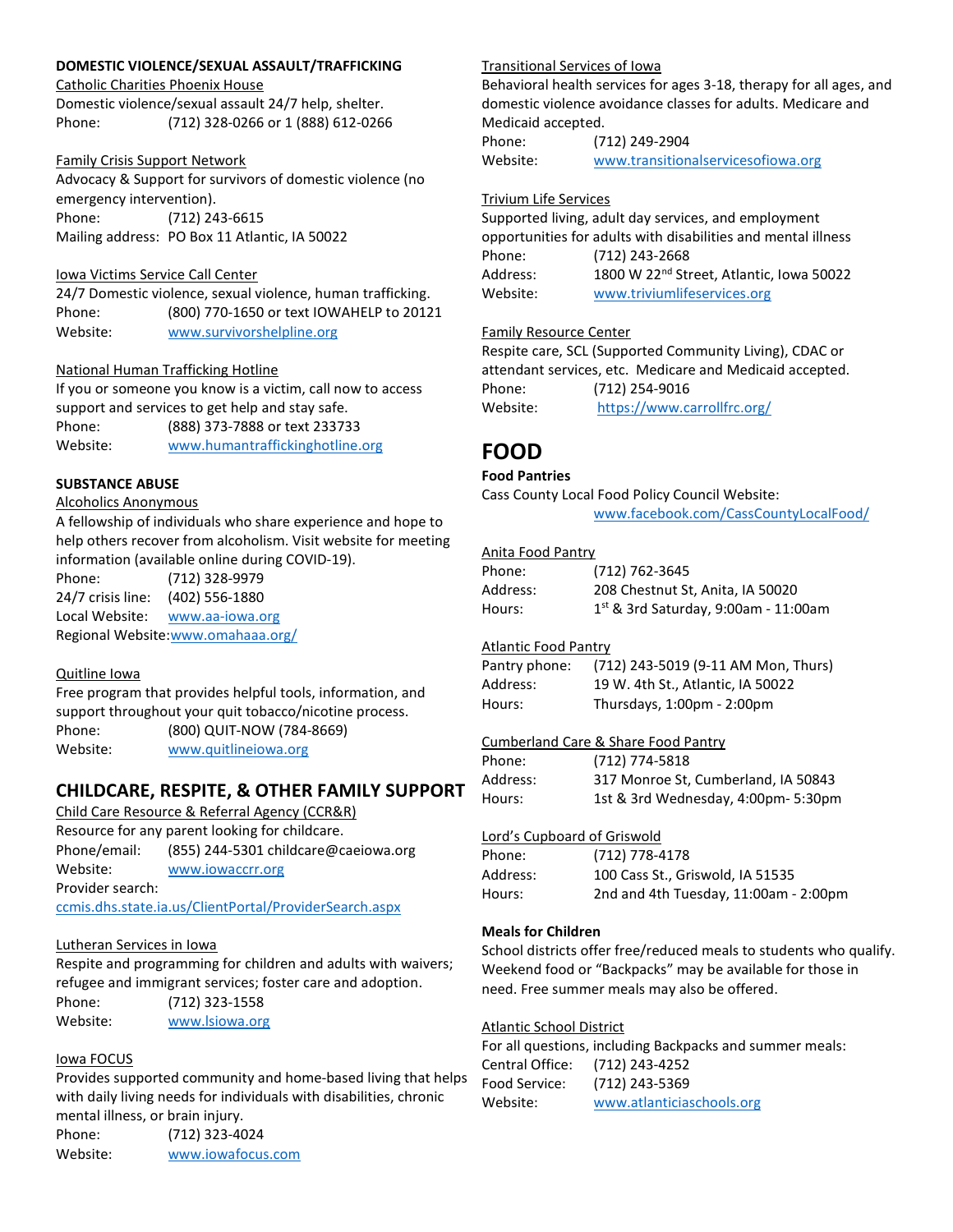#### CAM School District

School Food Director: Tami Williamson (712) 762-3231 or twilliamson@cam.k12.ia.us Backpack program: Kay Stork (712) 762-3343 or kstork@cam.k12.ia.us Website: www.camcougars.org

#### Griswold School District

Free/reduced meals phone: (712) 778-2152 Website: www.griswoldschools.org Friday Food (not affiliated with the school, affiliated with The Lord's Cupboard): Diane Rieken (605) 695-0652

#### Food Delivery Services

Meals on Wheels

\$3.50 Meals delivered Mon.-Fri. within Atlantic city limits. Phone: (712) 250-0036

# FINANCIAL/LEGAL/EMPLOYMENT

#### Cass County Attorney

| Phone:   | (712) 243-4504                   |
|----------|----------------------------------|
| Address: | 5 W. 7th St., Atlantic, IA 50022 |
| Website: | www.atlanticiowa.com/county      |

#### Iowa Concern Hotline

Free, confidential financial, legal, stress and crisis assistance. 24/7 Phone: (800) 447-1985 Website: www.extension.iastate.edu/iowaconcern

#### Iowa Legal Aid

Legal assistance for low-income individuals. Phone: (800) 532-1275 Website: www.iowalegalaid.org

#### Iowa Workforce Development

To file for unemployment and find employment services. Phone: (866) 239-0843 Website: www.iowaworkforcedevelopment.gov

## Iowa Vocational Rehabilitation Services

|          | Employment and support services for Iowans with limitations. |
|----------|--------------------------------------------------------------|
| Phone:   | (712) 243-5346                                               |
| Website: | www.jvrs.jowa.gov                                            |
| Address: | 1005 E 7 <sup>th</sup> St., Suite 201, Atlantic IA 50022     |

# HEALTH

# Cass Health Comprehensive, local healthcare for all. Phone: (712) 243-3250 Address: 1501 E. 10th St., Atlantic, IA 50022 Website: www.casshealth.org

# Cass County Public Health

Health information and programs for children, families, adults. Phone: (712) 243-7546 Address: 1408 East 10th St., Atlantic, IA 50022 Website: www.casshealth.org/PublicHealth/

# COVID-19

Cass Health

Address: 1501 E. 10th St., Atlantic, IA 50022 Websites: www.casshealth.org/covidvaccine/ www.casshealth.org/covidtesting

# Test Iowa

COVID-19 testing information, and free tests. Website: https://www.testiowa.com/en Phone (business hours only): (833) 286-8378

#### Vaccinate Iowa

COVID-19 vaccination information. Website: https://vaccinate.iowa.gov/ Phone (business hours only): (515) 281.7689

#### COVID Recovery Iowa

Free virtual counseling and assistance for all Iowans affected by COVID-19. 24/7 phone Iowa Concern: (800) 447-1985 Spanish Line: (531) 800-3687 Website: www.covidrecoveryiowa.org

#### PHYSICAL HEALTH

#### Atlantic Lions Club

Funding for eyeglasses and hearing aids for individuals with a financial need. Application required. Phone: (712) 249-0519

# SEXUAL HEALTH

Family Planning Council of Iowa Reproductive healthcare and family planning services, including services for low-income individuals. Phone: (515) 288-9028 Website: www.fpcouncil.org

#### Family Planning Program

Helps low-income Iowans with costs of family planning services. Website: https://dhs.iowa.gov/ime/members/medicaid-a-toz/FPP

#### HIV/STD Testing

Free, confidential HIV/STD Testing. Phone (call or text): (712) 545-0107 Website: www.nap.org

# THERAPY AND MENTAL HEALTH

#### Full Circle Therapy

Therapy services for children, adults, couples, and families. Medicare, Medicaid accepted. Phone: (712) 352-0917 Address: 808 East 7<sup>th</sup> St., Atlantic, IA 50022 Website: www.fullcircletherapyiowa.com

#### Therapy Place, Inc.

Psychotherapy, psychiatric. Medicare, Medicaid accepted. Phone: (712) 254-9018 Website: www.therapyplaceinc.com